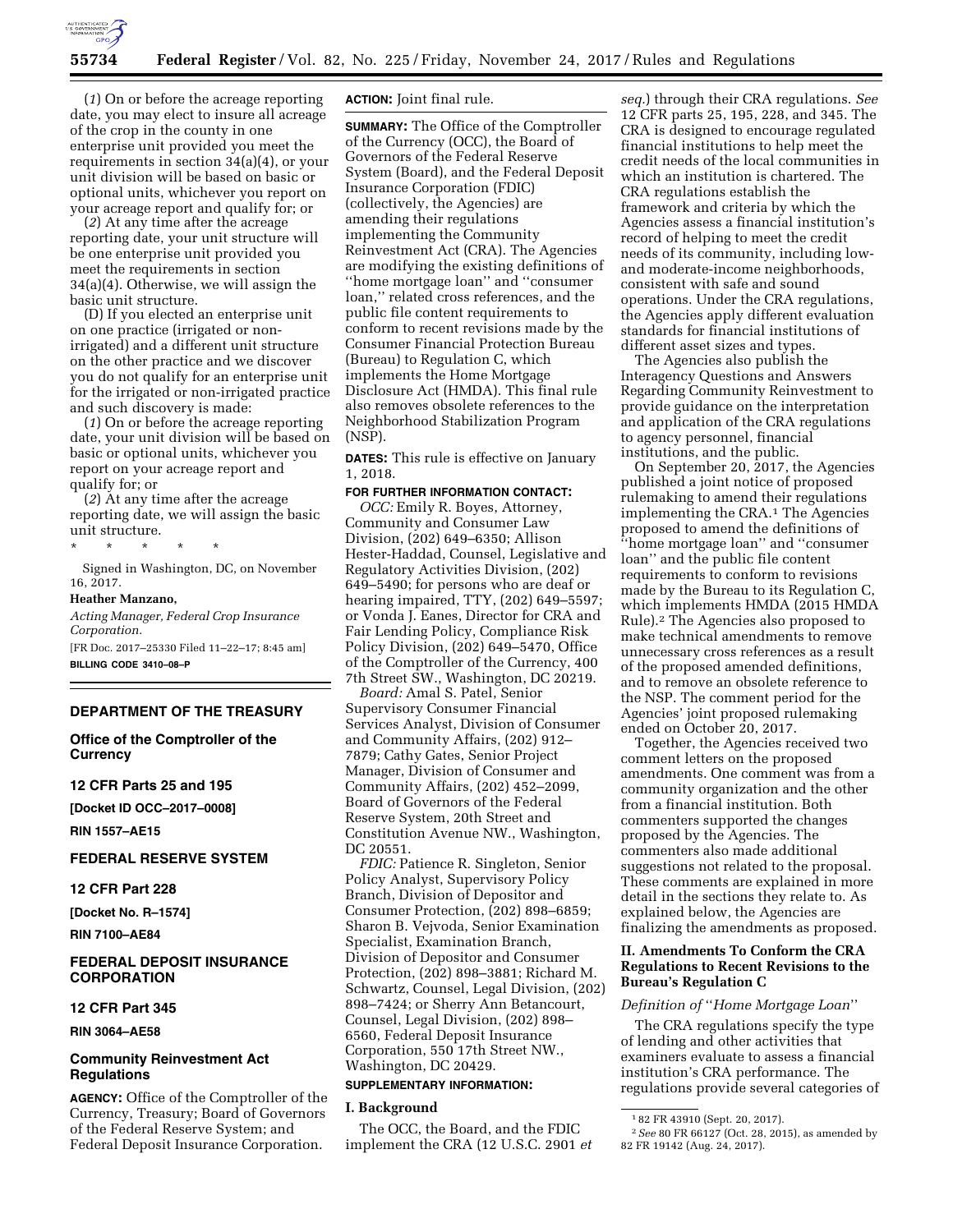loans that may be evaluated to determine a financial institution's performance under the retail lending test, one of which is home mortgage<br>loans. 12 CFR .22. The current CRA loans. 12 CFR \_\_\_\_.22. The current CRA<br>regulations define a ''home mortgage loan'' to mean a ''home improvement loan,'' ''home purchase loan,'' or a ''refinancing'' as those terms are currently defined in 12 CFR 1003.2 of the Bureau's Regulation C. 12 CFR  $\frac{12 \text{ (I)}}{12 \text{ (I)}}$ . However, effective January 1,

\_\_.12(l). However, effective January 1,<br>2018, the 2015 HMDA Rule revises the scope of loans reportable under Regulation C. In some cases, the revised scope of loans under Regulation C is broader, and in other cases more limited. Effective January 1, 2018, Regulation C will require covered financial institutions to report applications for, and originations and purchases of, "covered loans" that are secured by a dwelling. A ''covered loan'' is defined in 12 CFR 1003.2(e) to mean a closed-end mortgage loan, as defined in § 1003.2(d), or an open-end line of credit, as defined in § 1003.2(o), that is not an excluded transaction under 12 CFR 1003.3(c).3

1. A closed-end mortgage loan or open-end line of credit originated or purchased by a financial institution acting in a fiduciary capacity;

2. A closed-end mortgage loan or open-end line of credit secured by a lien on unimproved land;

3. Temporary financing;

4. The purchase of an interest in a pool of closedend mortgage loans or open-end lines of credit;

5. The purchase solely of the right to service closed-end mortgage loans or open-end lines of credit;

6. The purchase of closed-end mortgage loans or open-end lines of credit as part of a merger or acquisition, or as part of the acquisition of all of the assets and liabilities of a branch office as defined in 12 CFR 1003.2(c);

7. A closed-end mortgage loan or open-end line of credit, or an application of a closed-end mortgage loan or open-end line of credit, for which the total dollar amount is less than \$500;

8. The purchase of a partial interest in a closedend mortgage loan or open-end line of credit;

9. A closed-end mortgage loan or open-end line of credit used primarily for agricultural purposes;

10. A closed-end mortgage loan or open-end line of credit that is or will be made primarily for a business or commercial purpose, unless the closedend mortgage loan or open-end equity line of credit is a home improvement loan under § 1003.2(i), a home purchase under § 1003.2(j), or a refinancing under § 1003.2(p);

11. A closed-end mortgage loan, if the financial institution originated fewer than 25 closed-end mortgage loans in either of the two preceding calendar years; a financial institution may collect, record, report, and disclose information, as described in §§ 1003.4 and 1003.5, for such an excluded closed-end mortgage loan as though it were a covered loan, provided that the financial institution complies with such requirements for all

To conform the CRA definition of ''home mortgage loan'' to the revisions in Regulation C that will become effective on January 1, 2018, the Agencies proposed to revise the current definition of ''home mortgage loan'' in their CRA regulations to mean a ''closed-end mortgage loan'' or an ''open-end line of credit,'' as those terms are defined under new 12 CFR 1003.2(d) and (o), respectively, and as may be amended from time to time, and that is not an excluded transaction under new 12 CFR 1003.3(c)(1)–(10) and (13), as may be amended from time to time.4

As a result of the revisions to the ''home mortgage loan'' definition, the manner in which some loan transactions are considered under CRA will be affected. As the Agencies explained in the proposed rule, effective January 1, 2018, home improvement loans that are

12. An open-end equity line of credit, if the financial institution originated fewer than 500 open-end equity lines of credit in either of the two preceding calendar years; a financial institution may collect, record, report, and disclose information, as described in §§ 1003.4 and 1003.5, for such an excluded open-end line of credit as though it were a covered loan, provided that the financial institution complies with such requirements for all applications for open-end lines of credit that it receives, open-end lines of credit that it originates, and open-end lines of credit that it purchases that otherwise would have been covered loans during the calendar year during which final action is taken on the excluded openend line of credit (the threshold of 500 open-end lines of credit is temporary and applies only to calendar years 2018 and 2019; absent action from the Bureau, the threshold for reporting open-end lines of credit reverts to 100 such lines effective January 1, 2020); or

13. A transaction that provided or, in the case of an application, proposed to provide new funds to the applicant or borrower in advance of being consolidated in a New York State consolidation, extension, and modification agreement classified as a supplemental mortgage under New York Tax Law section 255; the transaction is excluded only if final action on the consolidation was taken in the same calendar year as final action on the new funds

transaction. 4On September 13, 2017, the Bureau published in the **Federal Register** a final rule (2017 HMDA Rule) amending the 2015 HMDA Rule. The 2017 HMDA Rule finalizes a proposal issued by the Bureau on April 25, 2017 (82 FR 19142) to address technical errors, ease the burden associated with certain reporting requirements, and to clarify some key terms. The 2017 HMDA Rule also finalizes a proposal issued by the Bureau on July 14, 2017 (82 FR 33455), to temporarily increase the institutional and transactional coverage thresholds for open-end lines of credit. *See [http://](http://files.consumerfinance.gov/f/documents/201708_cfpb_final-rule_home-mortgage-disclosure_regulation-c.pdf)*

*[files.consumerfinance.gov/f/documents/201708](http://files.consumerfinance.gov/f/documents/201708_cfpb_final-rule_home-mortgage-disclosure_regulation-c.pdf)*\_ *cfpb*\_*final-rule*\_*[home-mortgage-disclosure](http://files.consumerfinance.gov/f/documents/201708_cfpb_final-rule_home-mortgage-disclosure_regulation-c.pdf)*\_ *[regulation-c.pdf.](http://files.consumerfinance.gov/f/documents/201708_cfpb_final-rule_home-mortgage-disclosure_regulation-c.pdf)* The 2017 HMDA Rule adds a new exclusion from reporting HMDA data for certain transactions concerning New York consolidation, extension, and modification agreements (also known as NY CEMAs) under new § 1003.3(c)(13).

not secured by a dwelling, which are currently required to be reported under Regulation C, will no longer be reportable transactions under the 2015 HMDA Rule. Therefore, also effective January 1, 2018, for purposes of CRA, home improvement loans that are not secured by a dwelling may be considered at the option of the financial institution. A financial institution that opts to have its home improvement loans considered would need to collect and maintain data on these loans in machine-readable form under the category of ''other secured consumer loan'' or ''other unsecured consumer loan,'' as appropriate. *See* 12 CFR

.12(j)(3) or (4). Notwithstanding an institution's option, home improvement loans that are not secured by a dwelling may still be evaluated by the Agencies under the lending test set out under 12  $CFR$  .22(a)(1), in circumstances where consumer lending is so significant a portion of an institution's lending by activity and dollar volume of loans that the lending test evaluation would not meaningfully reflect lending performance if consumer loans were excluded.

Home equity lines of credit secured by a dwelling, which are currently reported at the option of the financial institution under Regulation C, will be covered loans under the 2015 HMDA Rule. Effective January 1, 2018, financial institutions that meet the reporting requirements under the 2015 HMDA Rule will be required to collect, maintain, and report data on home equity lines of credit secured by a dwelling. For purposes of CRA consideration, in the case of financial institutions that report closed-end mortgage loans and/or home equity lines of credit under the 2015 HMDA Rule, those loans would be considered as home mortgage loans under the amended definition of ''home mortgage loan.'' The effect of this revision to the home mortgage loan definition will vary depending upon the amount and characteristics of the financial institution's mortgage loan portfolio. As with all aspects of an institution's CRA performance evaluation, the performance context of the institution will affect how the Agencies will consider home equity lines of credit. For financial institutions that would not be required to report these transactions under Regulation C, examiners may review the relevant files and consider these loans for CRA performance on a sampling basis under the home mortgage loan category.

The Agencies received one comment addressing the proposed revision. This commenter supported amending the

<sup>3</sup>Amended Regulation C retains existing categories of excluded transactions, clarifies some categories of excluded transactions, and expands the existing exclusion for agricultural-purpose transactions. Effective January 1, 2018, the following transactions will not be reportable under Regulation C:

applications for closed-end mortgage loans that it receives, closed-end mortgage loans that it originates, and closed-end mortgage loans that it purchases that otherwise would have been covered loans during the calendar year during which final action is taken on the excluded closed-end mortgage loan; or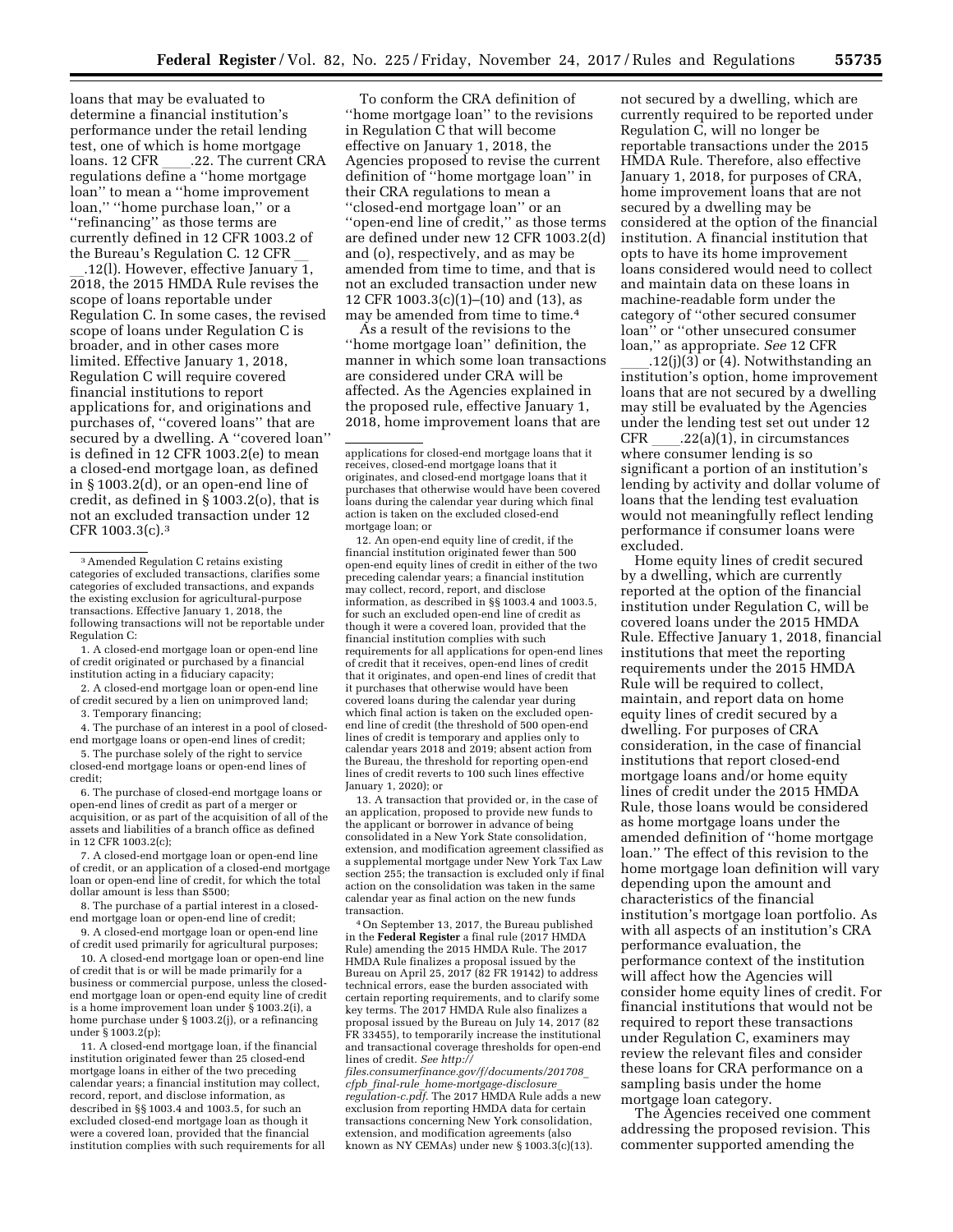definition of ''home mortgage loan'' in the Agencies' CRA regulations to conform to the changes in the scope of Regulation C. However, the commenter noted that some banks expressed concern that including home equity loans in CRA evaluations could have the effect of lowering the percentage of loans to low- and moderate-income borrowers and suggested that the Agencies consider evaluating home equity lending separately from other types of home lending. This commenter also urged the Agencies to consider loan purchases separately from originations during the CRA evaluation.

The commenter's suggestions to consider home equity lending separately from other home mortgage lending and to consider purchases separately from originations would require that the Agencies reconsider how various loan types are evaluated under the CRA. The Agencies did not propose these changes and believe these suggestions would be better considered in connection with updates to the Agencies' CRA examination procedures and/or guidance. Accordingly, the Agencies are finalizing the revised definition of ''home mortgage loan'' as proposed. The Agencies have used the scope of HMDAreportable transactions to define ''home mortgage loan'' in the CRA regulations since 1995. The Agencies will review any amendments made to the crossreferenced definitions in HMDA to ensure that such cross-referenced terms continue to meet the statutory objectives of the CRA.

#### *Definition of* ''*Consumer Loan*''

The CRA regulations provide a definition of ''consumer loan'' to define a category of loans that examiners should evaluate to determine a financial institution's performance under the retail lending test apart from home mortgage, small business, or small farm loans. 12 CFR \_\_\_\_.22. The current CRA<br>regulations define a ''consumer loan'' to mean a loan to one or more individuals for household, family, or other personal expenditures and that is *not* a home mortgage, small business, or small farm loan. *See* 12 CFR \_\_\_\_. 12(j). Currently,<br>a ''home equity loan'' is one of five loan categories listed under the definition of ''consumer loan'' and is defined as a ''consumer loan secured by a residence of the borrower'' under 12 CFR

.12(j)(3). As noted above, the Agencies proposed to define ''home mortgage loan'' as a ''closed-end mortgage loan'' or an ''open-end line of credit'' as those terms are defined in §§ 1003.2(d) and 1003.2(o), respectively, of Regulation C. Under Regulation C, a closed-end mortgage loan is defined ''as

an extension of credit secured by a lien on a dwelling,'' and therefore, includes a home equity loan secured by a dwelling, per 12 CFR 1003.2(d), effective January 1, 2018. As a result, the Agencies believed it was no longer appropriate to separately categorize home equity loans under the CRA definition of ''consumer loan'' because both home equity loans and home equity lines of credit would be captured by the revised CRA definition of ''home mortgage loan.'' Accordingly, the Agencies proposed to remove the term ''home equity loan'' from the list of consumer loan categories provided under the definition of ''consumer loan'' in 12 CFR \_\_\_\_.12(j).<br>The Agencies received one comment

addressing the proposed revision. This commenter supported amending the definition of ''consumer lending'' in the Agencies' CRA regulations to conform to changes in the scope of loans reportable under Regulation C that will be effective January 1, 2018. This commenter further urged the Agencies to have examiners evaluate consumer lending, including unsecured home improvement lending, during CRA exams when such lending constitutes a ''significant amount'' of the bank's business rather than a ''substantial majority,'' as is currently

required under 12 CFR \_\_\_\_.22(a)(1).<br>The Agencies did not address in the

proposal how consumer lending should be evaluated under the retail lending test and therefore, addressing these recommendations is outside the scope of this final rule. Accordingly, the Agencies are finalizing the definition of ''consumer lending'' as proposed. Note, however, that in accordance with their statutory responsibilities, the Agencies regularly review examination policies, procedures, and guidance to better serve the goals of the CRA.

## *Changes to the Content of the Public File*

Currently, the Agencies' CRA regulations require that financial institutions maintain a public file of certain information and specify, among other things, the information to be maintained and made available to the public upon request. 12 CFR \_\_\_\_.43(a)–<br>(d). If a financial institution is required to report HMDA data under Regulation C, it must also include a copy of the HMDA disclosure statement (provided by the Federal Financial Institutions Examination Council) in its CRA public file for each of the prior two calendar years. 12 CFR \_\_\_\_.43(b)(2). Effective<br>January 1, 2018, Regulation C will no longer require financial institutions to provide this HMDA disclosure statement directly to the public. Instead,

Regulation C will only require financial institutions to provide a notice that clearly conveys to the public that they can obtain a copy of the financial institution's disclosure statement on the Bureau's Web site. 12 CFR 1003.5(b). As a result, the Agencies proposed to amend the CRA public file content requirements under 12 CFR

 $.43(b)(2)$  for consistency and to reduce burden. Specifically, the Agencies proposed that institutions that are required to report HMDA data would only maintain the notice required under section 1003.5(b) of Regulation C in their CRA public file, rather than a copy of the HMDA disclosure statement. Nevertheless, a financial institution must maintain in its public file the HMDA disclosure statements required by the CRA regulations that are not available on the Bureau's Web site and, therefore, should not remove HMDA disclosure statements from their CRA public files if that information is not available on the Bureau's Web site.

The Agencies received no comments on the proposed changes to the CRA public file content requirements. Accordingly, the Agencies are adopting the revisions as proposed.

#### **Technical Amendments**

## *Removal of* ''*Home Equity Loan*'' *as a Category of Consumer Loans*

As discussed above, the Agencies proposed to remove ''home equity loans'' as a category of loans included as consumer loans because such loans would be captured by the revised definition of ''home mortgage loan.'' 12 CFR \_\_\_\_.12(j). Accordingly, the<br>Agencies proposed to amend 12 CFR

.22, Lending Test, and 12 CFR l.42, Data Collection, Reporting, and Disclosure to remove any crossreference to home equity loan as a category of ''consumer loans.''

The Agencies received no comments on the proposed amendments to 12 CFR

\_\_\_\_.22 and 12 CFR \_\_\_\_.42 and<br>finalizes them as proposed.

## *Technical Revision to the* ''*Community Development Loan*'' *Definition*

The current CRA regulations' definition of ''community development loan'' contains a cross-reference to appendix A of Regulation C in order to incorporate a description of a multifamily dwelling loan that is provided in appendix A of Regulation C.

The Agencies proposed to remove this cross-reference to appendix A because appendix A of Regulation C will no longer exist. The 2015 HMDA Rule moved the substantive requirements found in existing appendix A to the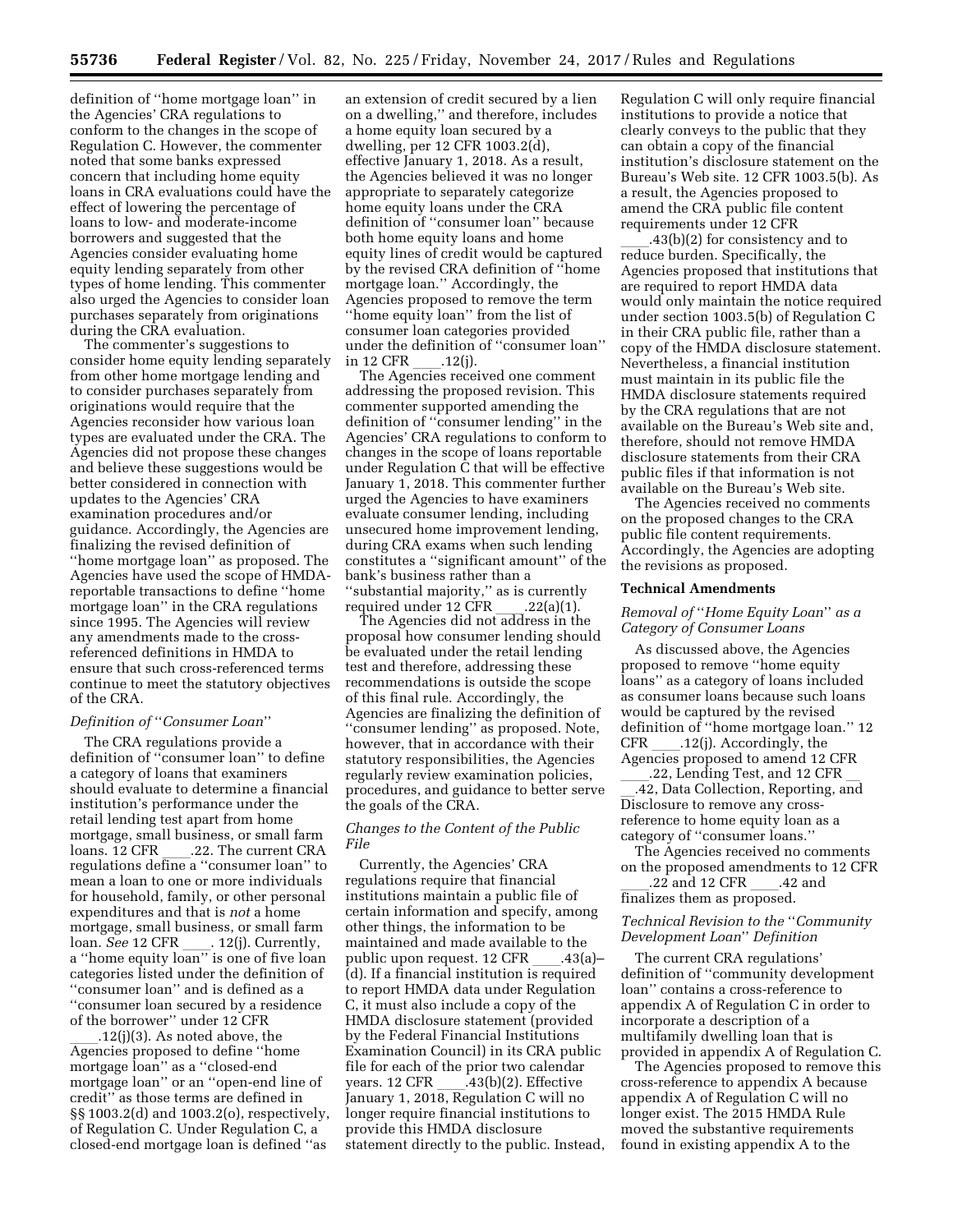regulation text and commentary of Regulation C and also eliminated paper reporting, effective January 1, 2019. As a result, any cross-reference to appendix A of Regulation C will become obsolete. The Agencies further proposed to instead cross-reference the newly defined term of ''multifamily dwelling'' contained in § 1003.2(n) of Regulation C.

The Agencies received no comments in connection with proposed 12 CFR  $.12(h)$  and are finalizing as

proposed.

## *Removal of Obsolete Language Related to the NSP*

The Agencies also proposed to remove language in the CRA regulations related to the NSP. The CRA regulations currently define ''community development'' to include qualifying NSP-related activities that benefit low-, moderate-, and middle-income individuals and geographies in NSPtarget areas.5 The NSP was authorized by the Housing and Economic Recovery Act 6 to stabilize communities suffering from foreclosures and abandonment. However, after March 2016, NSPeligible activities no longer received consideration as ''community development'' under the CRA regulations and therefore, any reference to such activities is no longer needed. Accordingly, the Agencies proposed to amend 12 CFR 12 to revise the definition of ''community development'' by removing qualifying NSP-related activities that benefit low-, moderate-, and middle-income individuals and geographies in NSP-targeted areas.

The Agencies received one comment in connection with this proposed revision, which supported the Agencies' efforts to streamline and eliminate the obsolete reference. This commenter also suggested that the Agencies consider consolidating the categories of economic development and revitalization and stabilization under the ''community development'' definition, as many loans fit into both categories, and create a new category for review and focus of veterans' activities.

The Agencies did not propose to make these additional changes to the definition of ''community development'' and therefore, such recommendations did not receive the benefit of notice and public comment. Accordingly, the Agencies are finalizing the revisions to 12 CFR 12 as proposed.

## **Effective Date**

The Agencies proposed an effective date of January 1, 2018, to conform to the effective date of the revisions resulting from the Bureau's Regulation C. The Agencies received no comments on the proposed effective date. Therefore, this final rule becomes effective on January 1, 2018.

## **Regulatory Analysis**

## *Regulatory Flexibility Act*

*OCC:* In general, the Regulatory Flexibility Act (RFA) (5 U.S.C. 601 *et seq.*) requires an agency, in connection with a final rule, to prepare a Final Regulatory Flexibility Analysis describing the impact of the final rule on small entities or to certify that the final rule would not have a significant economic impact on a substantial number of small entities. For purposes of the RFA, the Small Business Administration defines small entities as those with \$550 million or less in assets for commercial banks and savings institutions and \$38.5 million or less in assets for trust companies.

The scope of the OCC's CRA rule generally covers national banks, insured Federal branches, and Federal and state savings associations. The OCC currently supervises approximately 956 small entities. The FDIC currently supervises approximately 44 small entities that are state savings associations. Although the final rule would apply to all of these small entities, we anticipate that the final rule would result only in *de minimis* compliance costs for these OCC- and FDIC-supervised institutions.

Further, any burden that may be associated with changes made to Regulation C HMDA reporting are a result of Bureau rulemakings. However, the final rule may reduce regulatory costs for covered financial institutions that are required to report HMDA data because those institutions would no longer be required to keep two years of HMDA disclosure statements in their CRA public file. Instead, covered financial institutions would provide a notice in the public file with a Web site address indicating where the HMDA disclosure statements can be accessed. Among the small entities that the OCC currently supervises, 518 are HMDA reporters. Among the small entities that the FDIC currently supervises, approximately 35 are HMDA reporters. By not having to keep paper copies of the HMDA disclosure statements in their CRA public file, the OCC estimates that the savings for these small entities will be less than \$1,142 (10 hours  $\times$ \$114.20 per hour) per entity.

Therefore, the final rule will not have a significant economic impact on a substantial number of small entities. Accordingly, the OCC certifies that the rule will not have a significant economic impact on a substantial number of small entities.

*Board:* An initial regulatory flexibility analysis (IRFA) was included in the proposal in accordance with section 3(a) of the Regulatory Flexibility Act (RFA) (5 U.S.C. 601 *et seq.*). In the IRFA, the Board requested comment on the effect of the proposed rule on small entities and on any significant alternatives that would reduce the regulatory burden on small entities. The Board did not receive any comments. The RFA requires an agency to prepare a final regulatory flexibility analysis unless the agency certifies that the rule will not, if promulgated, have a significant economic impact on a substantial number of small entities.7 In accordance with section 3(a) of the RFA, the Board has reviewed the final regulation. Based on its analysis, and for the reasons stated below, the Board certifies that the rule will not have a significant economic impact on a substantial number of small entities.

There are 820 Board-supervised state member banks, and 566 are identified as small entities according to the RFA.8 The Board estimates that the final rule will have generally small economic effects for small entities. The new changes to the content requirements of the CRA public file may reduce recordkeeping burden for covered financial institutions. Additionally, the Board expects that the changes to definitions within the CRA regulations will have little impact on supervisory assessments of CRA performance generally, but could affect some financial institutions more than others depending upon the amount and characteristics of their loan portfolio.

The final rule changes the content requirements of the CRA public file for financial institutions that are HMDA reporters. Financial institutions that are required to report HMDA data can maintain the same notice required under Regulation C in their CRA public file of their branch office, rather than the HMDA disclosure statement currently required. By allowing covered financial institutions to utilize a shorter disclosure, the final rule may reduce regulatory costs. As previously stated, there are 566 Board-supervised entities that are identified as small entities by the terms of the RFA. Of those, 304 were

<sup>5</sup> 75 FR 79278 (Dec. 20, 2010).

<sup>6</sup>Public Law 110–289, 122 Stat. 2654 (2008).

<sup>7</sup>*See* 5 U.S.C. 601 *et seq.* 

<sup>8</sup>Call Report Data as of June 30, 2017.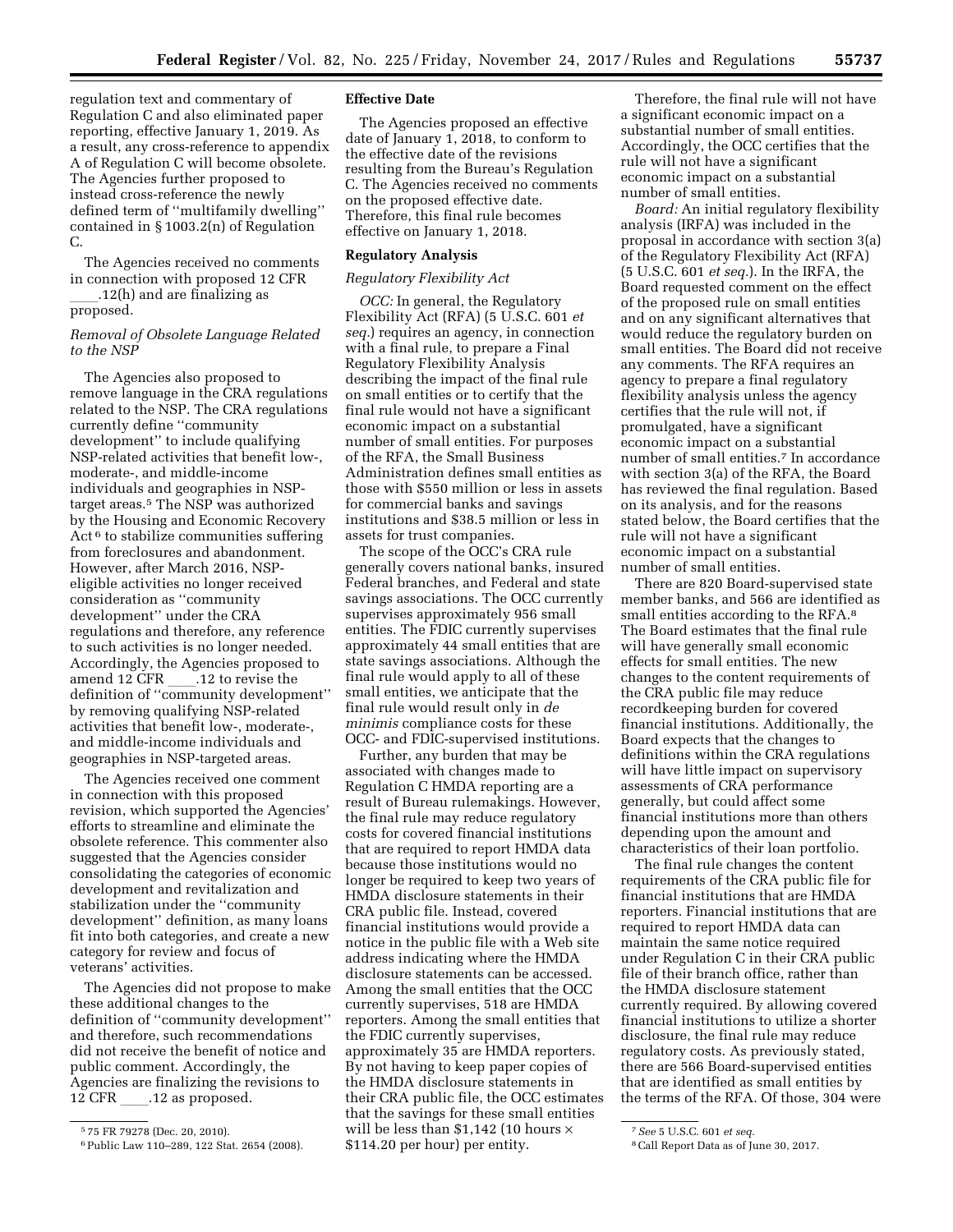HMDA filers in 2016.9 All FDIC-insured financial institutions reported having 31,096 branch offices, for an average of 7.9 branches per financial institution.10 The Board assumes it takes one employee 10 minutes at a rate of \$76.65 an hour 11 to print and file the HMDA notification per year and place it in the CRA public file. This equates to an estimated annual printing and filing cost of \$12.78 per branch office. Therefore, complying with the new rule will save small entities an estimated \$30,692.45 in costs per year.<sup>12</sup>

The Board expects the changes to definitions within the CRA regulations generally to have little economic effect for small entities, however the amendments could pose some effects for individual entities depending upon the amount and characteristics of their loan portfolio. As noted previously, in some cases the revised scope of loans under Regulation C is broader, and in other cases, it is more limited. These changes could affect supervisory assessment of CRA performance for small entities. However, it is unlikely that small financial institutions will be significantly affected given that HMDA reporting will be limited to financial institutions that originate more than 25 home mortgage loans or 100 home equity lines of credit each year.13 There could be a net effect on CRA examination results for some small entities which may, in turn, affect the future behavior of those financial institutions. But, it is difficult to

9 2016 HMDA Data and Call Report Data as of June 30, 2017.

10 2015 Summary of Deposits Data.

11Estimated total hourly compensation for Compliance Officers in the Depository Credit Intermediation sector as of June 2017. The estimate includes the May 2016 90th percentile hourly wage rate reported by the Bureau of Labor Statistics, National Industry-Specific Occupational Employment, and Wage Estimates. This wage rate has been adjusted for changes in the Consumer Price Index for all Urban Consumers between May 2016 and June 2017 (1.85 percent) and grossed up by 35.5 percent to account for non-monetary compensation as reported by the June 2017 Employer Costs for Employee Compensation Data.

12Assuming that each covered institution will no longer have to print and file the HMDA disclosure statement, the recordkeeping burden for each branch office declines by 10 minutes for all 7.9 branch offices, for all 304 small entities that are HMDA filers.

13The open-end lines of credit threshold will increase from 100 to 500 loans on a temporary basis for a period of two years (calendar years 2018 and 2019) pursuant to the 2017 HMDA Rule. The Bureau is not making the threshold increase for open-end lines of credit permanent at this time. Absent further action by the Bureau, effective January 1, 2020, the open-end threshold will be restored to the 2015 HMDA Rule level of 100 openend lines of credit, and creditors originating between 100 and 499 open-end lines of credit will need to begin collecting and reporting HMDA data for open-end lines of credit at that time. 14Call Report Data as of June 30, 1017.

accurately determine the likelihood and degree of aggregate lending or economic effects that may result because they are dependent upon firm-specific business plans and propensities to lend.

Finally, Board-supervised small entities will likely benefit from the harmonization of definitions within the CRA regulations with HMDA data reporting requirements by avoiding unnecessary confusion and costs. Inconsistencies between CRA examination metrics and the HMDA data, which is used to assess CRA performance, could lead to misleading results causing small entities to change future lending behavior.

*FDIC:* The Regulatory Flexibility Act (RFA) (5 U.S.C. 601 *et seq.*) generally requires that, in connection with a final rule, an agency prepare and make available for public comment an initial regulatory flexibility analysis that describes the impact of a final rule on small entities (defined in regulations promulgated by the Small Business Administration to include banking organizations with total assets of less than or equal to \$550 million). A regulatory flexibility analysis, however, is not required if the agency certifies that the rule will not have a significant economic impact on a substantial number of small entities, and publishes its certification and a short explanatory statement in the **Federal Register**  together with the final rule. For the reasons provided below, the FDIC certifies that the final rule will not have a significant economic impact on a substantial number of small entities.

There are 3,717 FDIC-supervised financial institutions, and 2,990 are identified as small entities according to the RFA.14 The FDIC estimates that the final rule will have generally small economic effects for small entities. The new changes to the content requirements of the CRA public file may reduce regulatory costs for covered financial institutions. Additionally, the FDIC expects that the changes to definitions within the CRA regulations will have little impact on supervisory assessments of CRA performance generally, but could affect some financial institutions more than others depending upon the amount and characteristics of their loan portfolio.

The final rule changes the content requirements of the CRA public file for financial institutions that are HMDA reporters. Financial institutions required to report HMDA data can maintain the same notice required under Regulation C in the CRA public file of their branch office, rather than

the HMDA disclosure statement currently required. By allowing covered financial institutions to utilize a shorter disclosure, the final rule may reduce regulatory costs. As previously stated, there are 2,990 FDIC-supervised entities that are identified as small entities by the terms of the RFA. Of those, 1,549 were HMDA filers in 2016.15 These 1,549 FDIC-insured financial institutions reported having 6,845 branch offices, for an average of 4.4 branches per financial institution.16 The FDIC assumes it takes one employee 10 minutes at a rate of \$76.65 an hour 17 to print and file the HMDA notification per year and place it in the CRA public file. This equates to an estimated annual printing and filing cost of \$12.78 per branch office. Therefore, complying with the new rule may save small entities an estimated \$87,069 in costs per year.18

The FDIC expects the changes to definitions within the CRA regulations generally to have little economic effect for small entities; however, the amendments could pose some effects for individual entities depending upon the amount and characteristics of their loan portfolio. As noted previously, in some cases the revised scope of loans under Regulation C is broader, and in other cases, it is more limited. These changes could affect supervisory assessment of CRA performance for small entities. However, it is unlikely that small financial institutions will be significantly affected given that HMDA reporting will be limited to financial institutions that originate more than 25 home mortgage loans or 100 home equity lines of credit each year.19 There

15 2016 HMDA Data and Call Report Data as of June 30, 2017.

16 2017 Summary of Deposits Data. 17Estimated total hourly compensation for Compliance Officers in the Depository Credit Intermediation sector as of June 2017. The estimate includes the May 2016 90th percentile hourly wage rate reported by the Bureau of Labor Statistics, National Industry-Specific Occupational Employment, and Wage Estimates. This wage rate has been adjusted for changes in the Consumer Price Index for all Urban Consumers between May 2016 and June 2017 (1.85 percent) and grossed up by 35.5 percent to account for non-monetary compensation as reported by the June 2017 Employer Costs for Employee Compensation Data.

18Assuming that each covered institution will no longer have to print and file the HMDA disclosure statement, the recordkeeping burden for each branch office declines by 10 minutes for all 4.4 branch offices, for all 1,549 small entities that are HMDA filers.

19The open-end lines of credit threshold will increase from 100 to 500 loans on a temporary basis for a period of two years (calendar years 2018 and 2019) pursuant to the 2017 HMDA Rule. The Bureau is not making the threshold increase for open-end lines of credit permanent at this time. Absent further action by the Bureau, effective January 1, 2020, the open-end threshold will be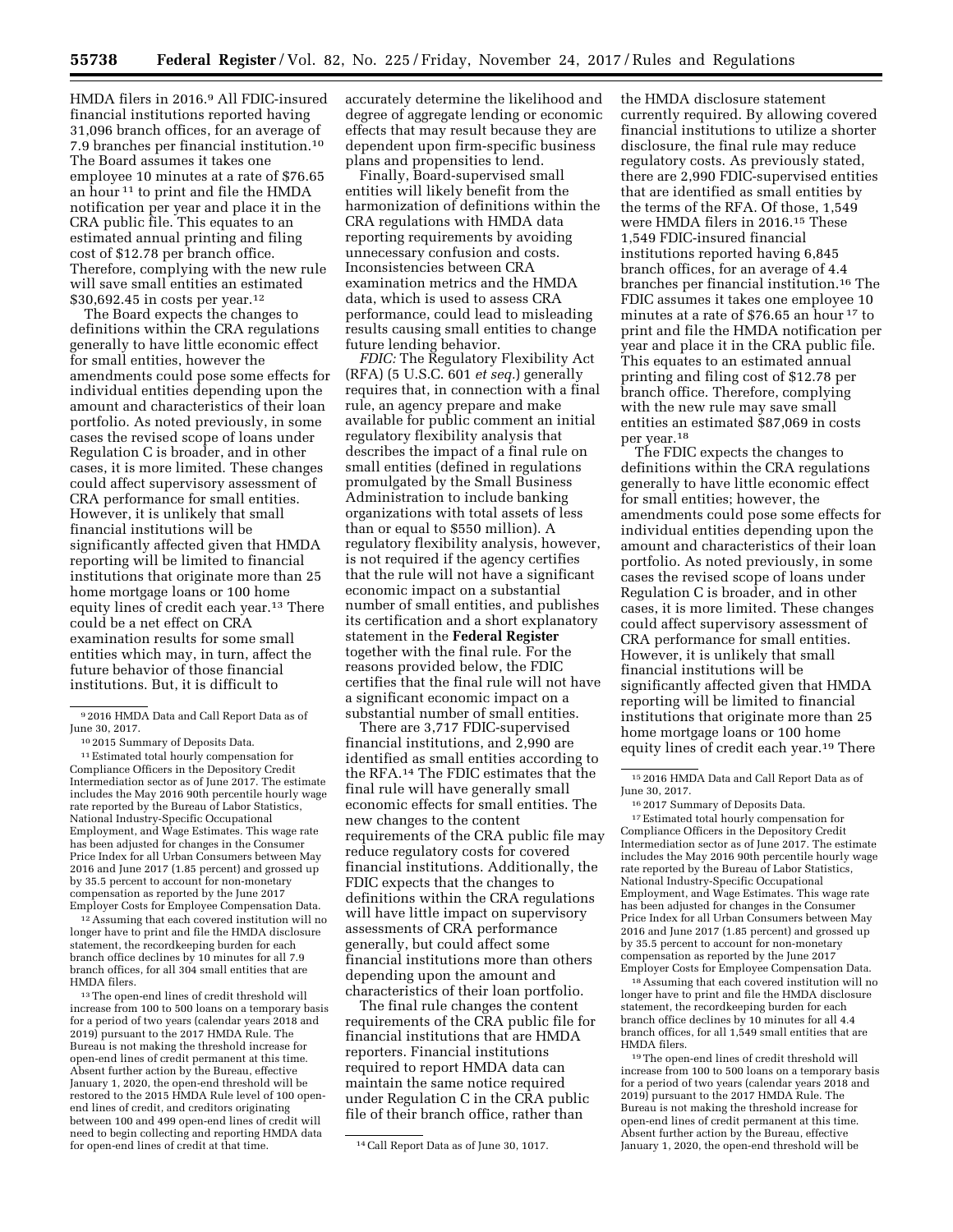could be a net effect on CRA examination results for some small entities which may, in turn, affect the future behavior of those financial institutions. But, it is difficult to accurately determine the likelihood and degree of aggregate lending or economic effects that may result because they are dependent upon firm-specific business plans and propensities to lend.

Finally, FDIC-supervised small entities would likely benefit from the harmonization of definitions within the CRA regulations with HMDA data reporting requirements by avoiding unnecessary confusion and costs. Inconsistencies between CRA examination metrics and the HMDA data, which is used to assess CRA performance, could lead to misleading results causing small entities to change future lending behavior.

#### *Paperwork Reduction Act of 1995*

Certain provisions of the final rule contain ''collection of information'' requirements within the meaning of the Paperwork Reduction Act (PRA) of 1995 (44 U.S.C. 3501–3521). In accordance with the requirements of the PRA, the Agencies may not conduct or sponsor, and the respondent is not required to respond to, an information collection unless it displays a currently-valid Office of Management and Budget (OMB) control number. The information collection requirements contained in this final rule have been submitted by the OCC and FDIC to OMB for review and approval under section 3507(d) of the PRA (44 U.S.C. 3507(d)) and § 1320.11 of the OMB's implementing regulations (5 CFR part 1320). The OCC and the FDIC submitted the collection of information at the proposed rule stage as well and were directed by OMB to examine public comment and resubmit at the final rule stage. The OMB control number for the OCC is 1557–0160 and the FDIC is 3064–0092. The OMB control number for the Board is 7100– 0197 and will be extended, with revision. The Board reviewed the final rule under the authority delegated to the Board by OMB.

Under this final rule, effective January 1, 2018, financial institutions required to collect data under the CRA would also be required to collect data for openend lines of credit in MSA and non-MSA areas where they have no branch or home office. The Agencies estimate that this change will not result in an increase in burden under the currently

approved CRA information collections because the burden associated with the above-described requirement is accounted for under the HMDA information collections.20

The Agencies have determined that the revised definition of ''home mortgage loan'' to include home equity lines of credit and to exclude home improvement loans that are not secured by a dwelling (*i.e.,* home improvement loans that are unsecured or that are secured by some other type of collateral) does not warrant a change to the current burden estimates.

The Agencies received no comments on the PRA. However, the Agencies invite comments on:

(a) Whether the collections of information are necessary for the proper performance of the Agencies' functions, including whether the information has practical utility;

(b) The accuracy of the estimates of the burden of the information collections, including the validity of the methodology and assumptions used;

(c) Ways to enhance the quality, utility, and clarity of the information to be collected;

(d) Ways to minimize the burden of the information collections on respondents, including through the use of automated collection techniques or other forms of information technology; and

(e) Estimates of capital or start-up costs and costs of operation, maintenance, and purchase of services to provide information.

All comments will become a matter of public record. Comments on aspects of this notice that may affect reporting, recordkeeping, or disclosure requirements and burden estimates should be sent to:

*OCC:* Because paper mail in the Washington, DC area and at the OCC is subject to delay, commenters are encouraged to submit comments by email, if possible. Comments may be sent to: Legislative and Regulatory Activities Division, Office of the Comptroller of the Currency, Attention: 1557–0160, 400 7th Street SW., Suite 3E–218, Washington, DC 20219. In addition, comments may be sent by fax to (571) 465–4326 or by electronic mail to *[prainfo@occ.treas.gov.](mailto:prainfo@occ.treas.gov)* You may personally inspect and photocopy comments at the OCC, 400 7th Street SW., Washington, DC 20219. For security reasons, the OCC requires that visitors make an appointment to inspect comments. You may do so by calling

(202) 649–6700 or, for persons who are deaf or hearing impaired, TTY, (202) 649–5597. Upon arrival, visitors will be required to present valid governmentissued photo identification and submit to security screening in order to inspect and photocopy comments. All comments received, including attachments and other supporting materials, are part of the public record and subject to public disclosure. Do not include any information in your comment or supporting materials that you consider confidential or inappropriate for public disclosure.

*Board:* Comments on aspects of this rule that may affect reporting, recordkeeping, or disclosure requirements and burden estimates should be sent by any of the following methods:

• *Agency Web site: [http://](http://www.federalreserve.gov) [www.federalreserve.gov.](http://www.federalreserve.gov)* Follow the instructions for submitting comments at *[http://www.federalreserve.gov/apps/](http://www.federalreserve.gov/apps/foia/proposedregs.aspx) [foia/proposedregs.aspx.](http://www.federalreserve.gov/apps/foia/proposedregs.aspx)* 

• *Federal eRulemaking Portal: [http://](http://www.regulations.gov)  [www.regulations.gov.](http://www.regulations.gov)* Follow the instructions for submitting comments.

• *Email: [regs.comments@](mailto:regs.comments@federalreserve.gov) [federalreserve.gov.](mailto:regs.comments@federalreserve.gov)* Include OMB number in the subject line of the message.

• *FAX:* (202) 452–3819 or (202) 452– 3102.

• *Mail:* Ann E. Misback, Secretary, Board of Governors of the Federal Reserve System, 20th Street and Constitution Avenue NW., Washington, DC 20551.

All public comments are available from the Board's Web site at *[http://](http://www.federalreserve.gov/apps/foia/proposedregs.aspx) [www.federalreserve.gov/apps/foia/](http://www.federalreserve.gov/apps/foia/proposedregs.aspx) [proposedregs.aspx](http://www.federalreserve.gov/apps/foia/proposedregs.aspx)* as submitted, unless modified for technical reasons. Accordingly, your comments will not be edited to remove any identifying or contact information. Public comments may also be viewed electronically or in paper form in Room 3515, 1801 K Street (between 18th and 19th Streets NW.) Washington, DC 20006 between 9:00 a.m. and 5:00 p.m. on weekdays.

*FDIC:* The FDIC invites comments on aspects of this rule that may affect reporting, recordkeeping, or disclosure requirements and burden estimates. Comments may be sent by any of the following methods:

• *Agency Web site: [https://](https://www.fdic.gov/regulations/laws/federal/propose.html) [www.fdic.gov/regulations/laws/federal/](https://www.fdic.gov/regulations/laws/federal/propose.html) [propose.html.](https://www.fdic.gov/regulations/laws/federal/propose.html)* 

Follow instructions for submitting comments on the Agency Web site.

• *Email: [Comments@fdic.gov.](mailto:Comments@fdic.gov)* Include the RIN 3064–AE58 on the subject line of the message.

• *Mail:* Robert E. Feldman, Executive Secretary, Attention: Comments, Federal

restored to the 2015 HMDA Rule level of 100 openend lines of credit, and creditors originating between 100 and 499 open-end lines of credit will need to begin collecting and reporting HMDA data for open-end lines of credit at this time.

<sup>20</sup>OMB Control Number 1557–0159 (OCC); OMB Control Number 7100–0247 (Board); and OMB Control Number 3064–0046 (FDIC).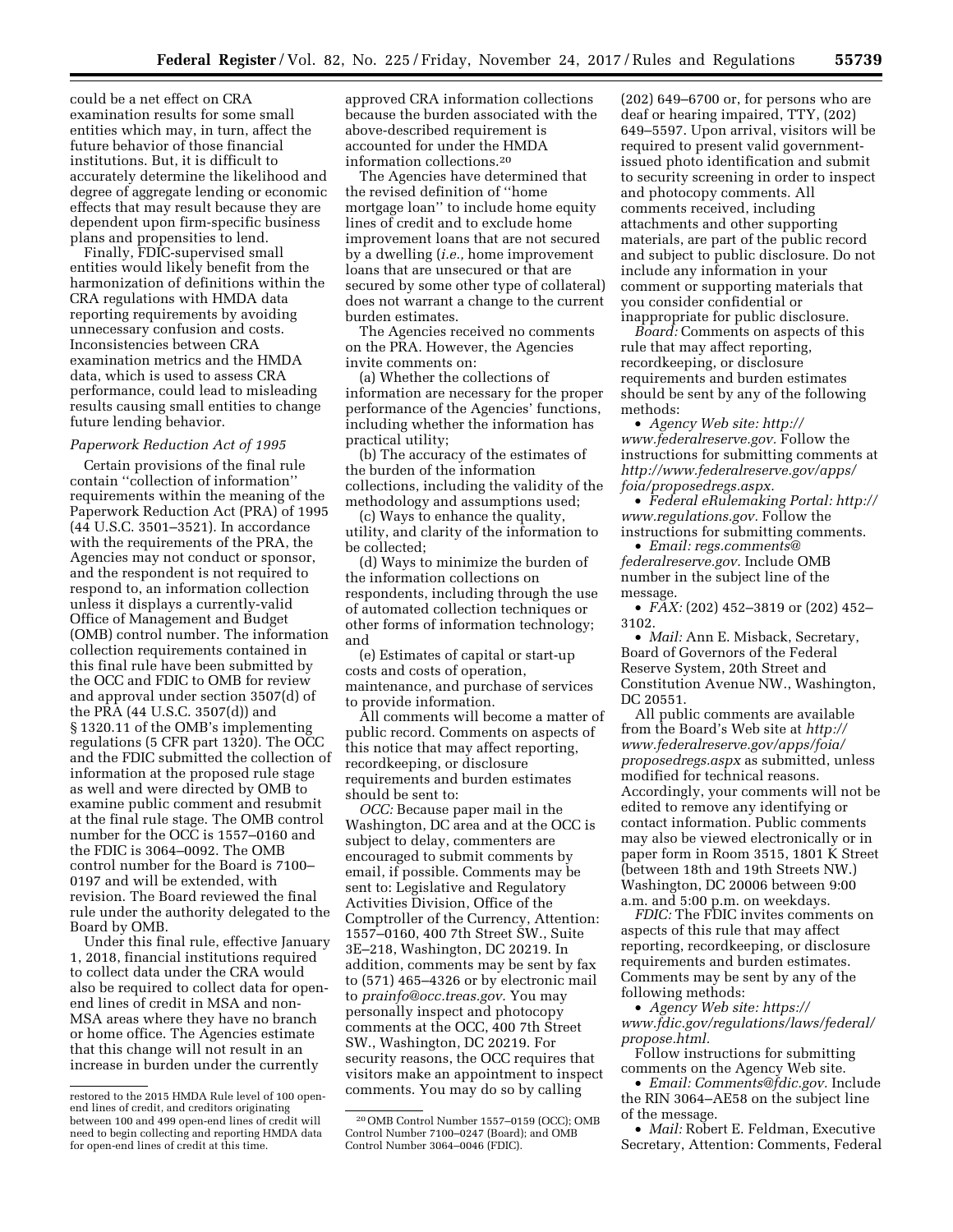Deposit Insurance Corporation, 550 17th Street NW., Washington, DC 20429.

• *Hand Delivery:* Comments may be hand delivered to the guard station at the rear of the 550 17th Street Building (located on F Street) on business days between 7:00 a.m. and 5:00 p.m.

*Instructions:* All comments received must include the agency name and RIN 3064–AE58 for this rulemaking. All comments received will be posted without change to *[https://www.fdic.gov/](https://www.fdic.gov/regulations/laws/federal/propose.html) [regulations/laws/federal/propose.html,](https://www.fdic.gov/regulations/laws/federal/propose.html)*  including any personal information provided. Paper copies of public comments may be ordered from the FDIC Public Information Center, 3501 North Fairfax Drive, Room E–1002, Arlington, VA 22226 by telephone at (877) 275–3342 or (703) 562–2200.

A copy of the comments may also be submitted to the OMB desk officer for the Agencies: By mail to U.S. Office of Management and Budget, 725 17th Street NW., # 10235, Washington, DC 20503; by facsimile to (202) 395–5806; or by email to: *oira*\_*[submission@](mailto:oira_submission@omb.eop.gov) [omb.eop.gov,](mailto:oira_submission@omb.eop.gov)* Attention, Federal Banking Agency Desk Officer.

#### *Information Collection*

*Title of Information Collection:*  Reporting, Recordkeeping, and Disclosure Requirements Associated with the Community Reinvestment Act (CRA).

*Frequency of Response:* Annually. *Affected Public:* Businesses or other for-profit.

*Respondents:* 

*OCC:* National banks, trust companies, savings associations (except special purpose savings associations pursuant to 12 CFR 195.11(c)(2)), insured Federal branches and any Federal branch that is uninsured that results from an acquisition described in section 5(a)(8) of the International Banking Act of 1978 (12 U.S.C. 3103(a)(8)).

*Board:* State member banks. *FDIC:* Insured state nonmember banks and insured state branches.

*Abstract:* The CRA was enacted in 1977 and is implemented by 12 CFR parts 25, 195, 228, and 345. The CRA directs the Agencies to evaluate financial institutions' records of helping to meet the credit needs of their entire communities, including low- and moderate-income areas consistent with the safe and sound operation of the institutions. The CRA is implemented through regulations issued by the Agencies.21

In 1995, the federal banking agencies issued substantially identical regulations under the CRA to reduce unnecessary compliance burden, promote consistency in CRA assessments, and encourage improved performance.22 As a result, the current reporting, recordkeeping, and disclosure requirements under the CRA regulations depend in part on a bank's size.

Under the CRA regulations, large banks are defined as those with assets of \$1.226 billion or more for the past two consecutive year-ends; all other banks are considered small or intermediate.23 The banking agencies amend the definition of a small bank and an intermediate small bank in their CRA regulations each year when the asset thresholds are adjusted for inflation pursuant to the CRA regulations, most recently in January 2017.24

Other than the information collections pursuant to the CRA, the Agencies have no information collection that supplies data regarding the community reinvestment activities.

## *PRA Burden Estimates*

OCC

*Number of respondents:*  Recordkeeping requirement, small business and small farm loan register, 142; Optional recordkeeping requirements, consumer loan data, 85, and other loan data, 25; Reporting requirements, assessment area delineation, 189; loan data: Small business and small farm, 142, community development, 142, and HMDA out of MSA, 142; Optional reporting requirements, data on lending by a consortium or third party, 31; affiliate lending data, 9; request for strategic plan approval, 5; request for designation as a wholesale or limited purpose bank, 12; Disclosure requirement, public file, 1,234.

*Estimated average hours per response:*  Recordkeeping requirement, small business and small farm loan register: 219 hours; Optional recordkeeping

23Beginning January 18, 2017, banks and savings associations that, as of December 31 of either of the prior two calendar years, had assets of less than \$1.226 billion are small banks or small savings associations. Small banks or small savings associations with assets of at least \$307 million as of December 31 of both of the prior two calendar years, and less than \$1.226 billion as of December 31 of either of the prior two calendar years, are intermediate small banks or intermediate small savings associations.

24*See* 82 FR 5354 (Jan. 18, 2017).

requirements, consumer loan data, 326 hours, and other loan data, 25 hours; Reporting requirements, assessment area delineation, 2 hours; loan data: Small business and small farm, 8 hours, community development, 13 hours, and HMDA out of MSA, 253 hours; Optional reporting requirements, data on lending by a consortium or third party, 17 hours; affiliate lending data, 38 hours; request for strategic plan approval, 275 hours; request for designation as a wholesale or limited purpose bank, 4 hours; Disclosure requirement, public file, 10 hours.

*Estimated annual reporting hours:*  Recordkeeping requirement, small business and small farm loan register: 31,098 hours; Optional recordkeeping requirements, consumer loan data, 27,710 hours and other loan data, 625 hours; Reporting requirements, assessment area delineation, 378 hours; loan data: Small business and small farm, 1,136 hours, community development, 1,846 hours, and HMDA out of MSA, 35,926 hours; Optional reporting requirements, data on lending by a consortium or third party, 527 hours; affiliate lending data, 342 hours; request for strategic plan approval, 1,375 hours; request for designation as a wholesale or limited purpose bank, 48 hours; Disclosure requirement, public file, 12,340 hours.

*Total annual burden:* 113,351 hours.

### Board

*Number of respondents:*  Recordkeeping requirement, small business and small farm loan register, 94; Optional recordkeeping requirements, consumer loan data, 21, and other loan data, 15; Reporting requirements, assessment area delineation, 98; loan data: Small business and small farm, 94, community development, 98, and HMDA out of MSA, 89; Optional reporting requirements, data on lending by a consortium or third party, 9; affiliate lending data, 8; request for strategic plan approval, 2; request for designation as a wholesale or limited purpose bank, 1; Disclosure requirement, public file, 817.

*Estimated average hours per response:*  Recordkeeping requirement, small business and small farm loan register: 219 hours; Optional recordkeeping requirements, consumer loan data, 326 hours, and other loan data, 25 hours; Reporting requirements, assessment area delineation, 2 hours; loan data: Small business and small farm, 8 hours, community development, 13 hours, and HMDA out of MSA, 253 hours; Optional reporting requirements, data on lending by a consortium or third party, 17 hours;

<sup>21</sup>The Dodd-Frank Wall Street Reform and Consumer Protection Act (15 U.S.C. 5413) transferred from the Office of Thrift Supervision all

authorities (including rulemaking) relating to savings associations to the OCC and all authorities (including rulemaking) relating to savings and loan holding companies to the Board on July 21, 2011. 22*See* 60 FR 22156 (May 4, 1995).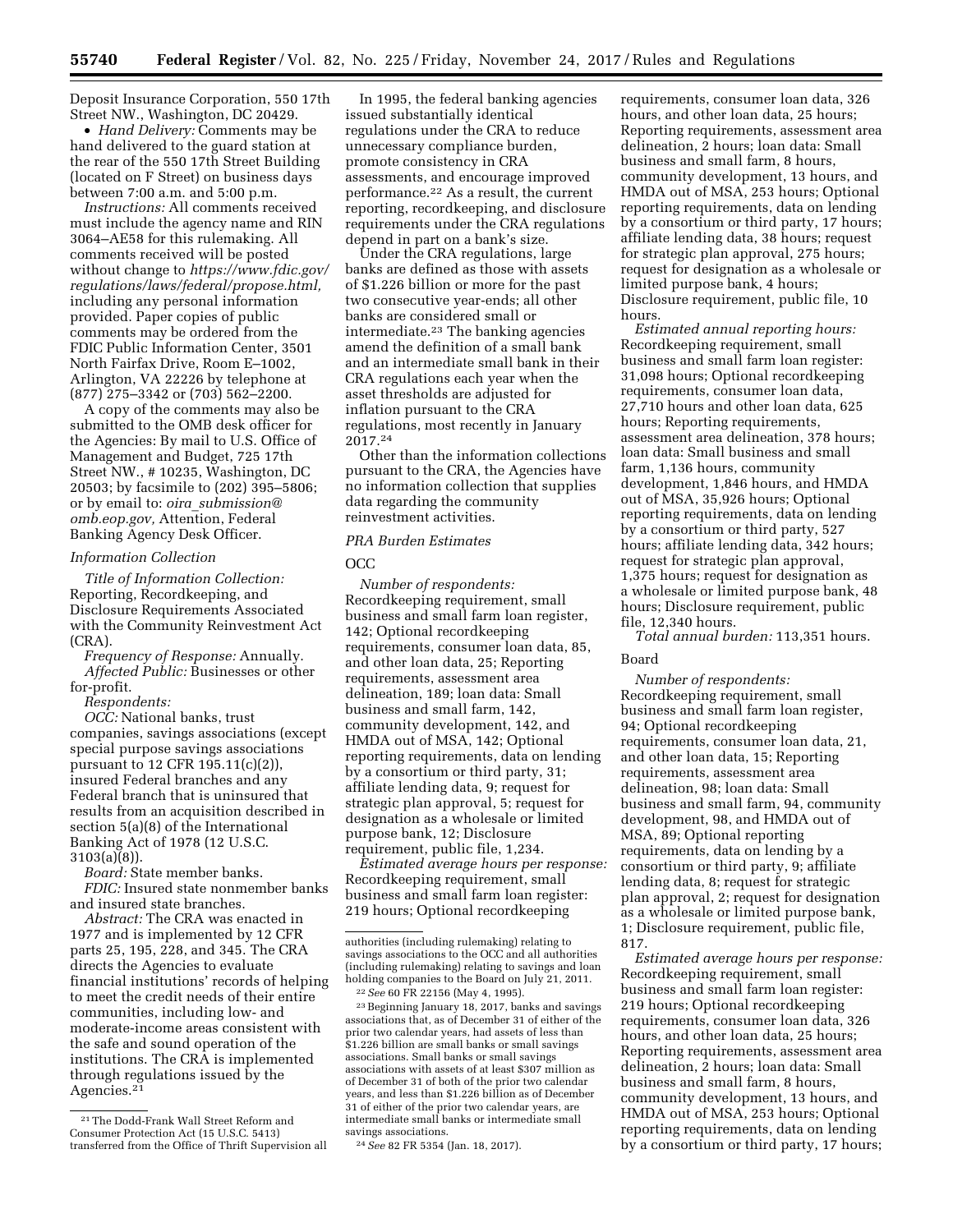affiliate lending data, 38 hours; request for strategic plan approval, 275 hours; request for designation as a wholesale or limited purpose bank, 4 hours; Disclosure requirement, public file, 10 hours.

*Estimated annual reporting hours:*  Recordkeeping requirement, small business and small farm loan register:

20,586 hours; Optional recordkeeping requirements, consumer loan data, 6,846 hours and other loan data, 375 hours; Reporting requirements, assessment area delineation, 196 hours; loan data: Small business and small farm, 752 hours, community development, 1,274 hours, and HMDA out of MSA, 22,517 hours; Optional reporting requirements, data

on lending by a consortium or third party, 153 hours; affiliate lending data, 304 hours; request for strategic plan approval, 550 hours; request for designation as a wholesale or limited purpose bank, 4 hours; Disclosure requirement, public file, 8,170 hours. *Total annual burden:* 61,727 hours.

FDIC

| Source and type of burden                                                                                                                                         | Description                                                                                                                                                                                                                                                                                                                                                                                                                                                                                                                    | Estimated<br>number of<br>respondents | Average<br>estimated<br>time per<br>response | Total<br>estimated<br>annual<br>burden<br>(hours) |
|-------------------------------------------------------------------------------------------------------------------------------------------------------------------|--------------------------------------------------------------------------------------------------------------------------------------------------------------------------------------------------------------------------------------------------------------------------------------------------------------------------------------------------------------------------------------------------------------------------------------------------------------------------------------------------------------------------------|---------------------------------------|----------------------------------------------|---------------------------------------------------|
|                                                                                                                                                                   | Request for designation as a wholesale or limited purpose bank—Banks re-<br>questing this designation shall file a request in writing with the FDIC at least<br>3 months prior to the proposed effective date of the designation.                                                                                                                                                                                                                                                                                              | $\mathbf{1}$                          | 4                                            | 4                                                 |
|                                                                                                                                                                   | Strategic plan-Applies to banks electing to submit strategic plans to the FDIC<br>for approval.                                                                                                                                                                                                                                                                                                                                                                                                                                | $\overline{7}$                        | 400                                          | 2,800                                             |
|                                                                                                                                                                   | Small business/small farm loan data-Large banks shall and Small banks may<br>report annually in machine-readable form the aggregate number and<br>amount of certain loans.                                                                                                                                                                                                                                                                                                                                                     | 393                                   | 8                                            | 3,144                                             |
|                                                                                                                                                                   | Community development loan data-Large banks shall and Small banks may<br>report annually, in machine-readable form, the aggregate number and ag-<br>gregate amount of community development loans originated or purchased.                                                                                                                                                                                                                                                                                                     | 393                                   | 13                                           | 5,109                                             |
|                                                                                                                                                                   | Home mortgage loans—Large banks, if subject to reporting under part 1003<br>(Home Mortgage Disclosure (HMDA)), shall, and Small banks may report<br>the location of each home mortgage loan application, origination, or pur-<br>chase outside the MSA in which the bank has a home/branch office.                                                                                                                                                                                                                             | 393                                   | 253                                          | 99,429                                            |
|                                                                                                                                                                   | Data on affiliate lending-Banks that elect to have the FDIC consider loans by<br>an affiliate, for purposes of the lending or community development test or<br>an approved strategic plan, shall collect, maintain and report the data that<br>the bank would have collected, maintained, and reported pursuant to<br>§345.42(a), (b), and (c) had the loans been originated or purchased by the<br>bank. For home mortgage loans, the bank shall also be prepared to identify<br>the home mortgage loans reported under HMDA. | 200                                   | 38                                           | 7,600                                             |
|                                                                                                                                                                   | Data on lending by a consortium or a third party-Banks that elect to have the<br>FDIC consider community development loans by a consortium or a third<br>party, for purposes of the lending or community development tests or an ap-<br>proved strategic plan, shall report for those loans the data that the bank<br>would have reported under $\S 345.42(b)(2)$ had the loans been originated or<br>purchased by the bank                                                                                                    | 75                                    | 17                                           | 1,275                                             |
|                                                                                                                                                                   | Assessment area data-Large banks shall and Small banks may collect and<br>report to the FDIC a list for each assessment area showing the geographies<br>within the area.                                                                                                                                                                                                                                                                                                                                                       | 393                                   | $\overline{2}$                               | 786                                               |
|                                                                                                                                                                   |                                                                                                                                                                                                                                                                                                                                                                                                                                                                                                                                | .                                     |                                              | 120,147                                           |
| 345.42(a) Recordkeeping                                                                                                                                           | Small business/small farm loan register-Large banks shall and Small banks<br>may collect and maintain certain data in machine-readable form.                                                                                                                                                                                                                                                                                                                                                                                   | 393                                   | 219                                          | 86,067                                            |
| 345.42(c) Recordkeeping                                                                                                                                           | Optional consumer loan data-All banks may collect and maintain in machine-<br>readable form certain data for consumer loans originated or purchased by a<br>bank for consideration under the lending test.                                                                                                                                                                                                                                                                                                                     | 75                                    | 326                                          | 24,450                                            |
| 345.42(c)(2) Recordkeeping                                                                                                                                        | Other loan data—All banks optionally may provide other information con-<br>cerning their lending performance, including additional loan distribution data.                                                                                                                                                                                                                                                                                                                                                                     | 100                                   | 25                                           | 2,500                                             |
| Total Recordkeeping                                                                                                                                               |                                                                                                                                                                                                                                                                                                                                                                                                                                                                                                                                |                                       |                                              | 113,017                                           |
| 345.41(a) 345.43(a); (a)(1); (a)(2);<br>$(a)(3); (a)(4); (a)(5); (a)(6); (a)(7);$<br>$(b)(1);$ $(b)(2);$ $(b)(3);$ $(b)(4);$ $(b)(5);$<br>$(c)$ ; (d) Disclosure. | Content and availability of public file—All banks shall maintain a public file that<br>contains certain required information.                                                                                                                                                                                                                                                                                                                                                                                                  | 3,971                                 | 10                                           | 39,710                                            |
|                                                                                                                                                                   |                                                                                                                                                                                                                                                                                                                                                                                                                                                                                                                                |                                       |                                              | 39,710                                            |
| <b>Total Estimated Annual Burden</b>                                                                                                                              |                                                                                                                                                                                                                                                                                                                                                                                                                                                                                                                                |                                       |                                              | 272,874                                           |

### *Unfunded Mandates Reform Act of 1995*

The OCC analyzed the final rule under the factors set forth in the Unfunded Mandates Reform Act of 1995 (UMRA) (2 U.S.C. 1532). Under this analysis, the OCC considered whether the final rule includes a Federal mandate that may result in the expenditure by State, local, and Tribal

governments, in the aggregate, or by the private sector, of \$100 million or more in any one year (adjusted for inflation). The final rule does not impose new requirements or include new mandates. Therefore, the OCC has concluded that implementation of the final rule would not result in expenditures by State, local, and Tribal governments, or the private sector, of \$100 million or more

in any one year.25 Accordingly, the OCC has not prepared the written statement described in section 202 of the UMRA.

<sup>25</sup>The OCC anticipates that the final rule would not impose costs on any OCC-supervised financial institutions since the rule does not impose new requirements or include new mandates. Any burden that may be associated with changes made to Regulation C HMDA reporting is a result of Bureau rulemakings.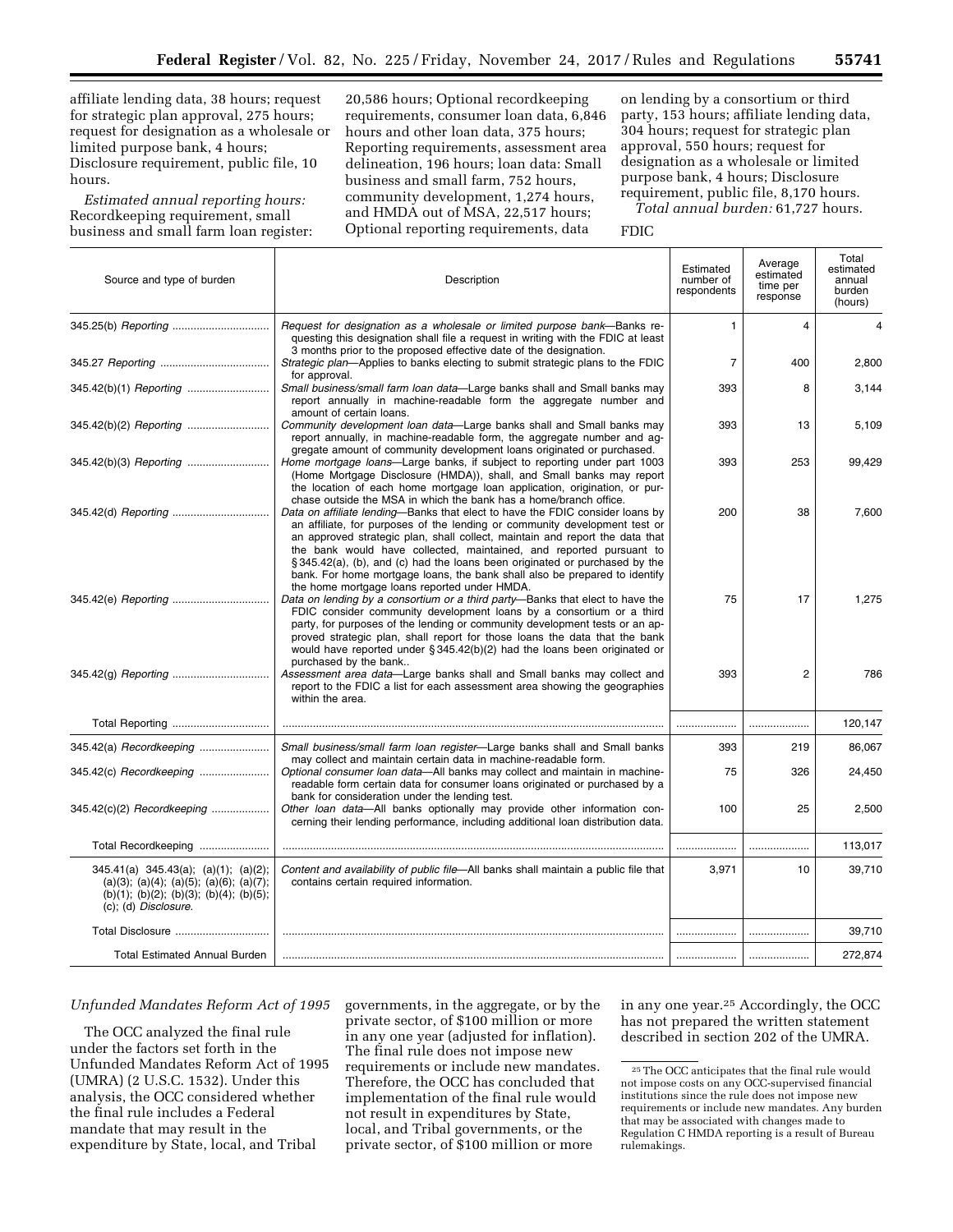#### *Plain Language*

Section 722 of the Gramm-Leach-Bliley Act requires the Agencies to use plain language in all proposed and final rules published after January 1, 2000. The Agencies received no comments on these matters and believe that the final rule is written plainly and clearly.

## **List of Subjects**

#### *12 CFR Part 25*

Community development, Credit, Investments, National banks, Reporting and recordkeeping requirements.

## *12 CFR Part 195*

Community development, Credit, Investments, Reporting and recordkeeping requirements, Savings associations.

#### *12 CFR Part 228*

Banks, Banking, Community development, Credit, Investments, Reporting and recordkeeping requirements.

#### *12 CFR Part 345*

Banks, Banking, Community development, Credit, Investments, Reporting and recordkeeping requirements.

## **DEPARTMENT OF THE TREASURY**

## **Office of the Comptroller of the Currency**

#### **12 CFR Chapter I**

## **Authority and Issuance**

For the reasons discussed in the **SUPPLEMENTARY INFORMATION** section, the Office of the Comptroller of the Currency amends 12 CFR parts 25 and 195 as follows:

## **PART 25—COMMUNITY REINVESTMENT ACT AND INTERSTATE DEPOSIT PRODUCTION REGULATIONS**

■ 1. The authority citation for part 25 continues to read as follows:

**Authority:** 12 U.S.C. 21, 22, 26, 27, 30, 36, 93a, 161, 215, 215a, 481, 1814, 1816, 1828(c), 1835a, 2901 through 2908, and 3101 through 3111.

#### **§ 25.12 [Amended]**

■ 2. Section 25.12 is amended:

■ a. By adding "or" at the end of paragraph (g)(3);

■ b. By removing "; or" at the end of paragraph  $(g)(4)$ (iii)(B) and adding a period in its place;

 $\blacksquare$  c. By removing paragraph (g)(5);

■ d. In paragraph (h)(2)(i), by removing the phrase ''unless it is a multifamily dwelling loan (as described in appendix A to part 1003 of this title)'' and adding in its place the phrase ''unless the loan is for a multifamily dwelling (as defined in § 1003.2(n) of this title)''; ■ e. By removing paragraph (j)(3) and redesignating paragraphs (j)(4) and (5) as paragraphs (j)(3) and (4); and ■ f. In paragraph (l), by removing the phrase '''home improvement loan,' 'home purchase loan,' or a 'refinancing' as defined in § 1003.2 of this title'' and adding in its place the phrase ''closedend mortgage loan or an open-end line of credit as these terms are defined under § 1003.2 of this title, and that is not an excluded transaction under § 1003.3(c)(1) through (10) and (13) of this title''.

## **§ 25.22 [Amended]**

■ 3. Section 25.22 is amended in paragraph (a)(1) by removing the phrase ''home equity,''.

## **§ 25.42 [Amended]**

■ 4. Section 25.42 is amended in paragraph (c)(1) introductory text by removing the phrase ''home equity,''. ■ 5. Section 25.43 is amended by revising paragraph (b)(2) to read as follows:

## **§ 25.43 Content and availability of public file.**

\* \* \* \* \* (b) \* \* \*

(2) *Banks required to report Home Mortgage Disclosure Act (HMDA) data.*  A bank required to report home mortgage loan data pursuant part 1003 of this title shall include in its public file a written notice that the institution's HMDA Disclosure Statement may be obtained on the Consumer Financial Protection Bureau's (Bureau's) Web site at *[www.consumerfinance.gov/hmda](http://www.consumerfinance.gov/hmda)*. In addition, a bank that elected to have the OCC consider the mortgage lending of an affiliate shall include in its public file the name of the affiliate and a written notice that the affiliate's HMDA Disclosure Statement may be obtained at the Bureau's Web site. The bank shall place the written notice(s) in the public file within three business days after receiving notification from the Federal Financial Institutions Examination Council of the availability of the disclosure statement(s).

\* \* \* \* \*

## **PART 195—COMMUNITY REINVESTMENT**

■ 6. The authority citation for part 195 continues to read as follows:

**Authority:** 12 U.S.C. 1462a, 1463, 1464, 1814, 1816, 1828(c), 2901 through 2908, and 5412(b)(2)(B).

## **§ 195.12 [Amended]**

■ 7. Section 195.12 is amended: ■ a. By adding "or" at the end of paragraph (g)(3);

■ b. By removing ''; or'' at the end of paragraph (g)(4)(iii)(B) and adding a period in its place;

 $\blacksquare$  c. By removing paragraph (g)(5); ■ d. In paragraph (h)(2)(i), by removing the phrase ''unless it is a multifamily dwelling loan (as described in appendix A to part 1003 of this title)'' and adding in its place the phrase ''unless the loan is for a multifamily dwelling (as defined in § 1003.2(n) of this title)'';

■ e. By removing paragraph (j)(3) and redesignating paragraphs (j)(4) and (5) as paragraphs (j)(3) and (4); and

■ f. In paragraph (l), by removing the phrase '''home improvement loan,' 'home purchase loan,' or a 'refinancing' as defined in § 1003.2 of this title'' and adding in its place the phrase ''closedend mortgage loan or an open-end line of credit as these terms are defined under § 1003.2 of this title and that is not an excluded transaction under § 1003.3(c)(1) through (10) and (13) of this title''.

#### **§ 195.22 [Amended]**

■ 8. Section 195.22 is amended in paragraph (a)(1) by removing the phrase ''home equity,''.

#### **§ 195.42 [Amended]**

■ 9. Section 195.42 is amended in paragraph (c)(1) introductory text by removing the phrase ''home equity,''.

■ 10. Section 195.43 is amended by revising paragraph (b)(2) to read as follows:

#### **§ 195.43 Content and availability of public file.**

- \* \* \* \* \*
	- (b) \* \* \*

(2) *Savings associations required to report Home Mortgage Disclosure Act (HMDA) data.* A savings association required to report home mortgage loan data pursuant part 1003 of this title shall include in its public file a written notice that the institution's HMDA Disclosure Statement may be obtained on the Consumer Financial Protection Bureau's (Bureau's) Web site at *[www.consumerfinance.gov/hmda](http://www.consumerfinance.gov/hmda)*. In addition, a savings association that elected to have the appropriate Federal banking agency consider the mortgage lending of an affiliate shall include in its public file the name of the affiliate and a written notice that the affiliate's HMDA Disclosure Statement may be obtained at the Bureau's Web site. The savings association shall place the written notice(s) in the public file